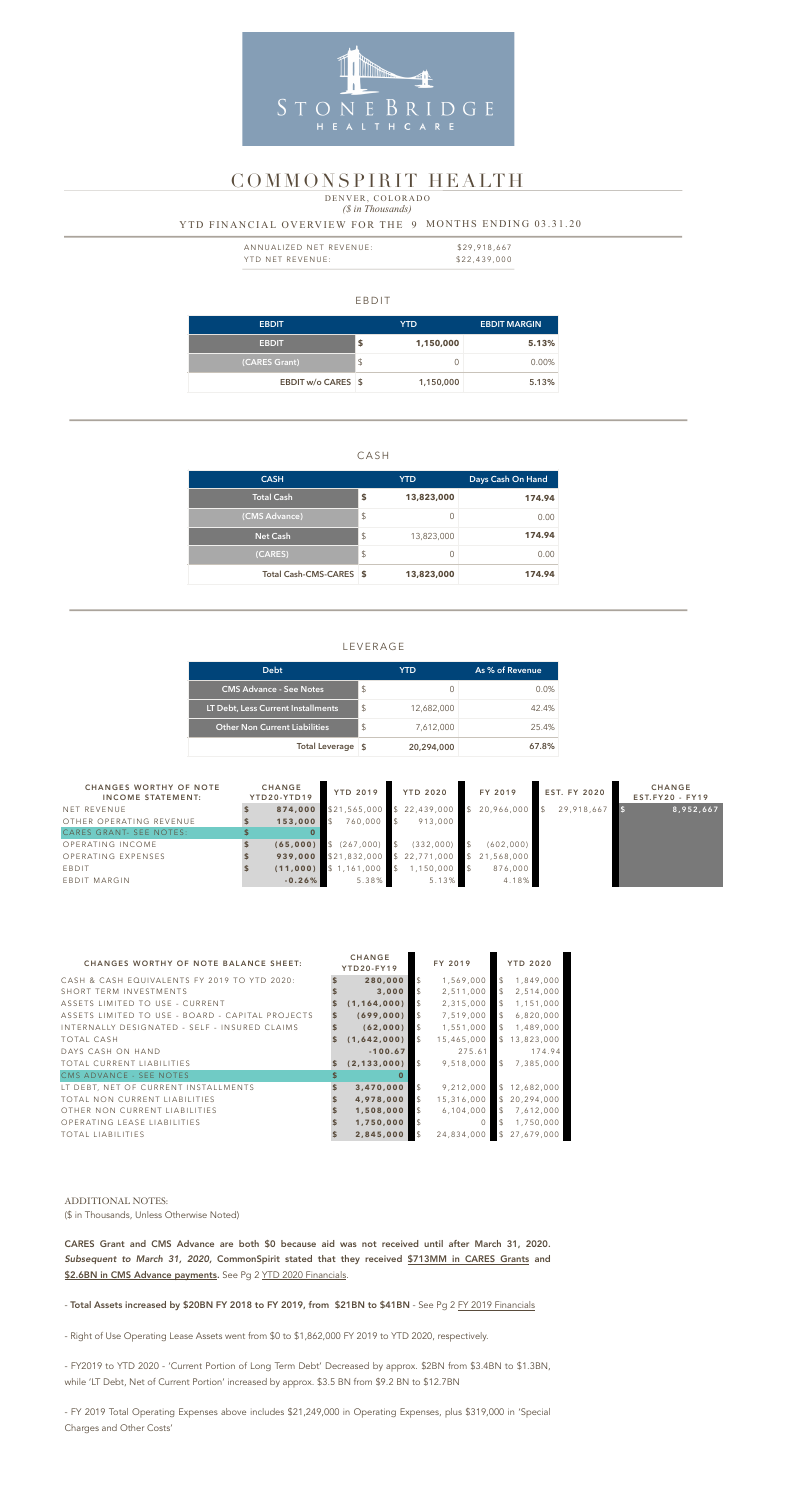

# EBDIT

### *(\$ in Thousands)*  YTD EBDIT WITH & WITHOUT CARES GRANT FOR THE 9 MONTHS ENDING 03.31.20 COMMONSPIRIT HEALTH

| ANNUALIZED NET REVENUE: | \$29,918,667 |
|-------------------------|--------------|
| YTD NET REVENUE:        | \$22,439,000 |

## EBDIT YTD 2020

| <b>EBDIT</b>             | <b>YTD</b>    |           | <b>EBDIT MARGIN</b> |
|--------------------------|---------------|-----------|---------------------|
| <b>Operating Income</b>  | $\frac{1}{2}$ | (332,000) |                     |
| <b>Plus Interest</b>     | $\sqrt{2}$    | 342,000   |                     |
| <b>Plus Depreciation</b> | $\sqrt{2}$    | 1,140,000 |                     |
| Total EBDIT \$           |               | 1,150,000 | 5.13%               |

### CARES GRANT

| <b>CARES GRANT</b>         | <b>Notes</b>                         | YTD |
|----------------------------|--------------------------------------|-----|
| <b>CARES Grant</b>         | See Notes on Pg 1 of<br>this Summary |     |
| <b>Total CARES Funding</b> |                                      |     |

### EBDIT WITHOUT CARES

| <b>EBDIT WITHOUT CARES</b> |     | YTD.      | <b>EBDIT MARGIN</b> |
|----------------------------|-----|-----------|---------------------|
| <b>EBDIT w/ CARES</b>      |     | 1,150,000 | 5.13%               |
| (CARES)                    | \$. |           | $0.00\%$            |
| Total EBDIT w/o CARES \$   |     | 1,150,000 | 5.13%               |